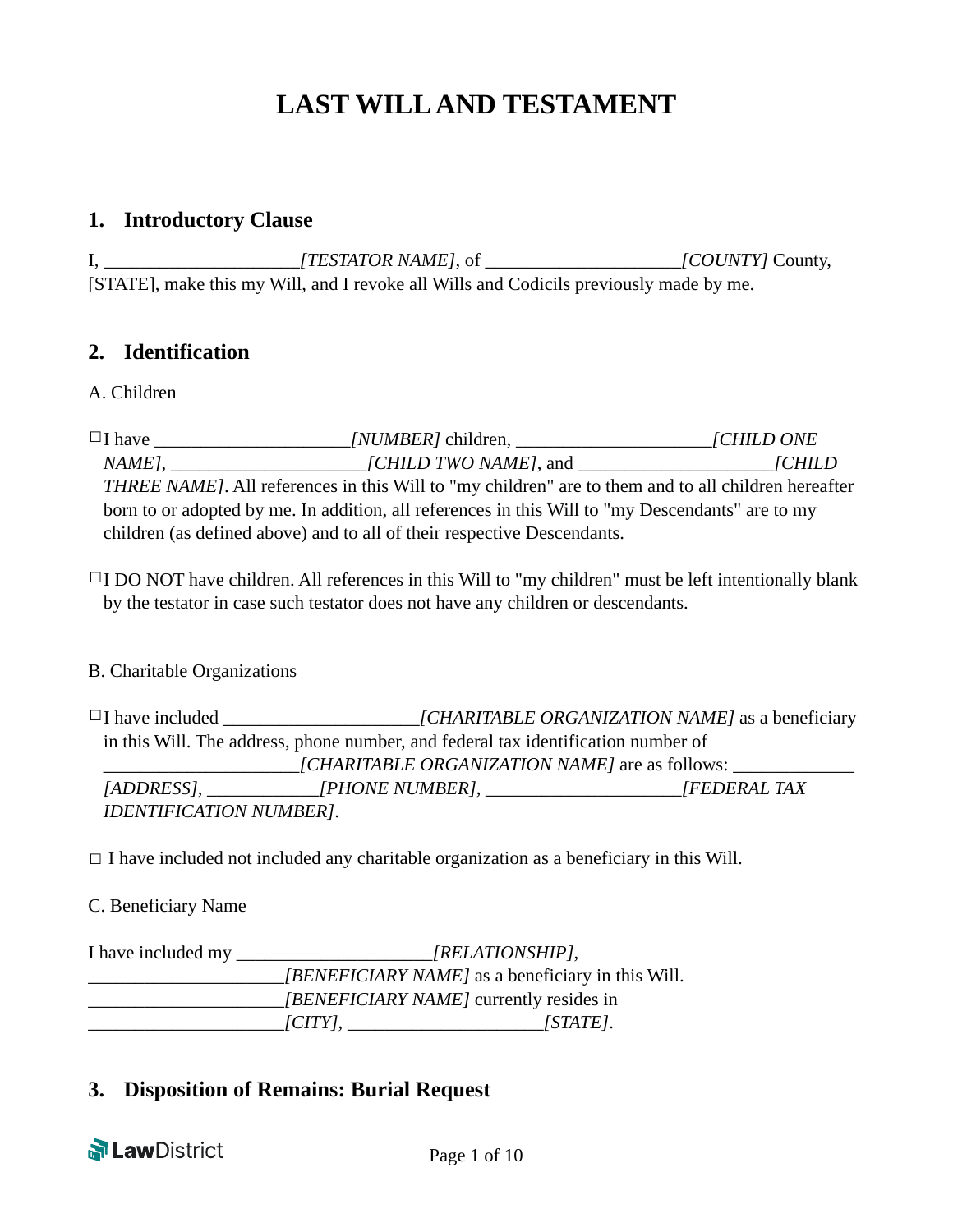#### **Choose an option for the disposition of your remains.**

□I request that I be buried at  $[TESTATOR'S PREFERRED BURL SITE]$ which is located at  $[ADDRESS]$ .

 $\Box$ I reques that my remains be cremated and that my ashes be  $[TESTATOR'S]$ *PREFERENCE CONCERNING ASHES].* 

 $\Box$ I direct my Executor named in this Will to abide by any instructions, including the appointment of an agent to control the disposition of my remains, which I have left in any other legal document, such as a[n] \_\_\_\_\_\_\_\_\_\_\_\_\_\_\_\_\_\_\_\_\_*[ADVANCE HEALTH CARE DIRECTIVE]* or Disposition of Remains Form. If such a document is not located within 24 hours of my death or the discovery of my death, I authorize my Executor named in this Will to determine the appropriate disposition of my remains in my Executor's sole discretion.

# **4. Gifts at Death**

A. Specific Items of Tangible Personal Property.

I give to **I** *[BENEFICIARY NAME]* all of my interest in my \_\_\_\_\_\_\_\_\_\_\_\_\_\_\_\_\_\_\_\_\_*[DESCRIPTION OF SPECIFIC ITEM OF TANGIBLE PERSONAL PROPERTY]*. This notwithstanding, if \_\_\_\_\_\_\_\_\_\_\_\_\_\_\_\_\_\_\_\_\_*[BENEFICIARY NAME]* fails to survive me, this gift provision shall not have any effect.

B. Tangible Personal Property.

I give all of my interest in any motor vehicles, boats and personal watercraft, household goods, appliances, furniture and furnishings, pictures, silverware, china, glass, books, clothing, jewelry, or other articles of personal use or ornament, and other tangible personal property of a nature, use, or classification similar to the foregoing, except as may be provided as a specific gift elsewhere in this instrument (including gifts of tangible property items associated with a gift of real property, if applicable), to the following:

- Those of my Descendants who survive me Per Stirpes.
- The person or persons to whom the residue of my estate will be distributed.

[TESTATOR] hereby allows for particular items to be allocated as my descendants or the persons to whom the residue of my estate will be distributed to may agree.

If these individuals cannot agree, my Executor shall decide how these items shall be allocated. Furthermore, if any beneficiary hereunder is a minor, my Executor may distribute such minor's share to such minor or for such minor's use to any person with whom such minor is residing or who has the care or control of such minor without further responsibility, and the receipt of the person to whom such minor's share is distributed shall be a complete discharge of my Executor.

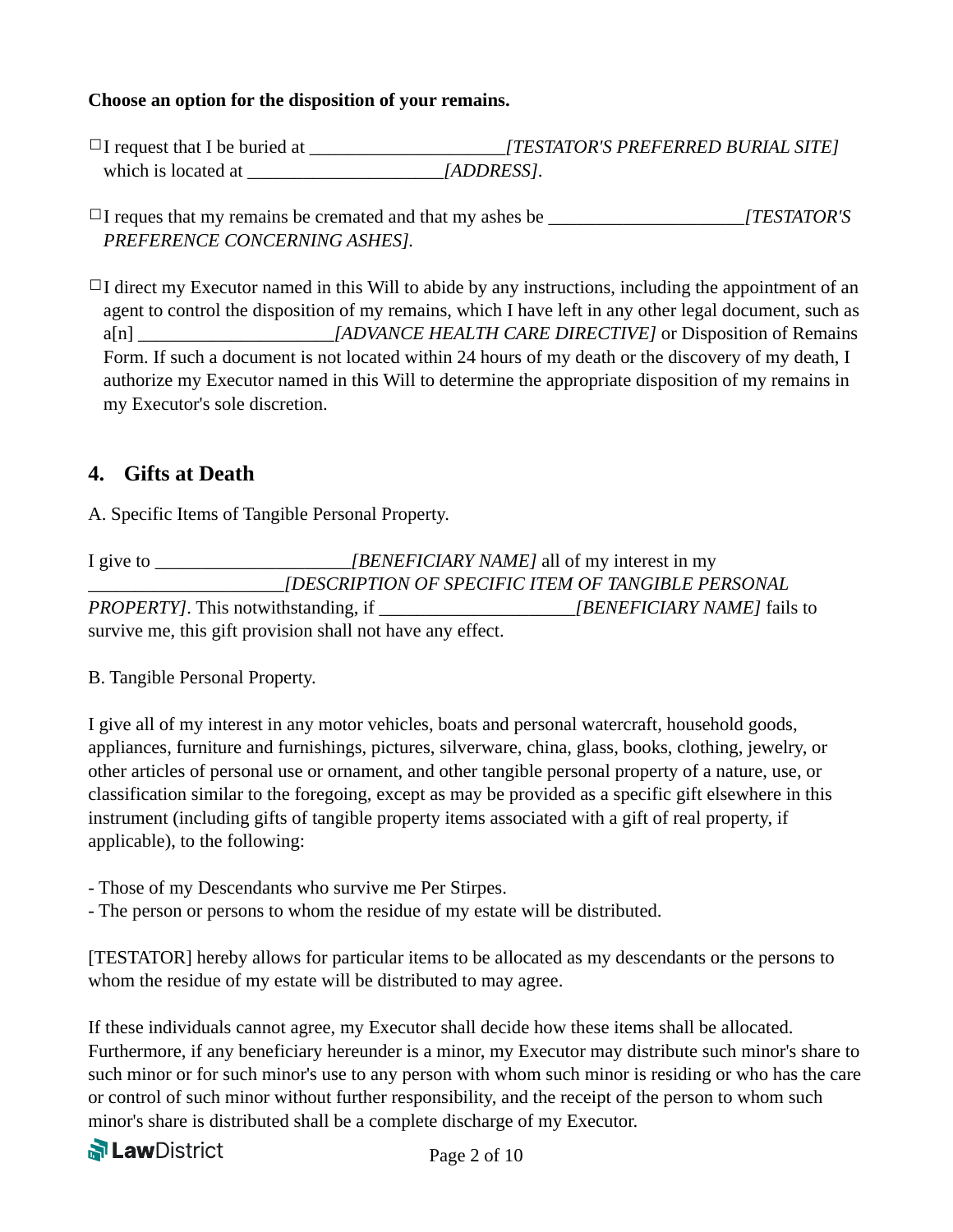# **5. Gifts of Real Estate**

I give to \_\_\_\_\_\_\_\_\_\_\_\_\_\_\_\_\_\_\_\_\_*[BENEFICIARY NAME]* all of my interest in the real property and the improvements thereto located at  $[PROPERTIES]$ However, if \_\_\_\_\_\_\_\_\_\_\_\_\_\_\_\_\_\_\_\_\_\_\_*[BENEFICIARY NAME]* fails to survive me, this gift provision shall not have any effect. This gift shall also include all of my interest in all property insurance on such property which I have paid prior to my death.

# **6. Gifts of Account and Cash**

A. Gift of Account.

I give all of my interest in my  $[ACCOUNT INFORMATION]$  to \_\_\_\_\_\_\_\_\_\_\_\_\_\_\_\_\_\_\_\_\_*[BENEFICIARY NAME]*. However, if \_\_\_\_\_\_\_\_\_\_\_\_\_\_\_\_\_\_\_\_\_ *[BENEFICIARY NAME]* fails to survive me, this gift provision shall not have any effect. B. Gift of Cash.

I give the sum of \_\_\_\_\_\_\_\_\_\_\_\_\_\_\_\_\_\_\_\_\_*[NUMBER IN WORDS]* dollars \_\_\_\_\_\_\_\_\_\_\_\_\_\_\_\_\_\_\_\_\_ *(\$[NUMBER])* in cash to \_\_\_\_\_\_\_\_\_\_\_\_\_\_\_\_\_\_\_\_\_*[BENEFICIARY NAME]*. However, if \_\_\_\_\_\_\_\_\_\_ \_\_\_\_\_\_\_\_\_\_\_ *[BENEFICIARY NAME]* fails to survive me, this gift provision shall not have any effect.

# **7. Gift to Charity**

I give the sum of \_\_\_\_\_\_\_\_\_\_\_\_\_\_\_\_\_\_\_\_\_*[NUMBER IN WORDS]* dollars \_\_\_\_\_\_\_\_\_*(\$[NUMBER])* to **ICHARITABLE ORGANIZATION NAME**. I wish that such funds be used for general charitable purposes. However, if upon my death such organization is not an organization described in 26 U.S.C. §§ 170(c), 2055(a), and 2522(a), each as amended, then the gift to such organization shall not be made, and instead, my Executor shall make such gift to a similar organization or organizations of my Executor's choosing described in such sections. My Executor, in my Executor's discretion, may satisfy this gift with cash or property of an equivalent fair market value as of the date of distribution.

# **8. Residue**

A. All of the residue of my estate shall be distributed to the following beneficiaries in equal shares:

1. I assign *IFIRST BENEFICIARY NAME]* as my first beneficiary. However, if \_\_\_\_\_\_\_\_\_\_\_\_\_\_\_\_\_\_\_\_\_*[FIRST BENEFICIARY NAME]* fails to survive me, this share of the residue of my estate shall be distributed to \_\_\_\_\_\_\_\_\_\_\_\_\_\_\_\_\_\_\_\_\_*[FIRST BENEFICIARY NAME]*'s Descendants who survive me Per Stirpes, or if no such Descendants survive me, such share shall be

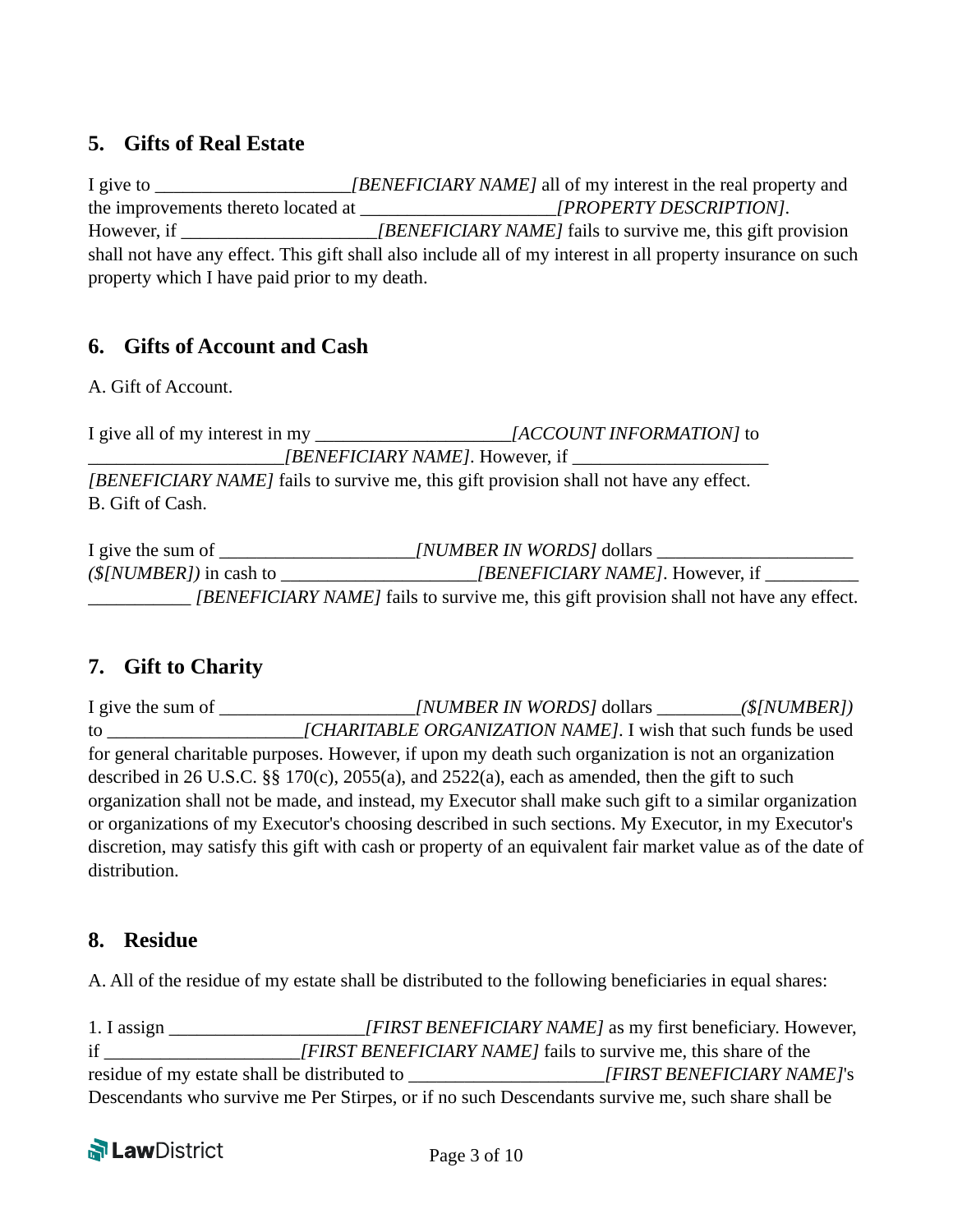added on a pro-rata basis to each of Subdivisions (2), (3) and (4) of this Paragraph A as shall be effectively disposed of.

2. I assign \_\_\_\_\_\_\_\_\_\_\_\_\_\_\_\_\_\_\_\_\_*[SECOND BENEFICIARY NAME]* as my second beneficiary. However, if *[SECOND BENEFICIARY NAME]* fails to survive me, this share of the residue of my estate shall be distributed to \_\_\_\_\_\_\_\_\_\_\_\_\_\_\_\_\_\_\_\_\_*[SECOND BENEFICIARY NAME]*'s Descendants who survive me Per Stirpes, or if no such Descendants survive me, such share shall be added on a pro-rata basis to each of Subdivisions (1), (3) and (4) of this Paragraph A as shall be effectively disposed of.

3. I assign \_\_\_\_\_\_\_\_\_\_\_\_\_\_\_\_\_\_\_\_\_*[THIRD BENEFICIARY NAME]* as my third beneficiary. However, if \_\_\_\_\_\_\_\_\_\_\_\_\_\_\_\_\_\_\_\_*\_[THIRD BENEFICIARY NAME]* fails to survive me, this share of the residue of my estate shall be distributed to \_\_\_\_\_\_\_\_\_\_\_\_\_\_\_\_\_\_\_\_\_*[THIRD BENEFICIARY NAME]*'s Descendants who survive me Per Stirpes, or if no such Descendants survive me, such share shall be added on a pro-rata basis to each of Subdivisions (1), (2) and (4) of this Paragraph A as shall be effectively disposed of.

4. I assign the following charitable organization as a beneficiary: *[CHARITABLE ORGANIZATION NAME]*. However, if upon my death such organization is not an organization described in 26 U.S.C. § 170(c), 26 U.S.C. § 2055(a), and 26 U.S.C. § 2522(a), each as amended, [then the distribution to such organization shall not be made, and instead, my Executor shall make such distribution to a similar organization or organizations of my Executor's choosing described in such sections, or, if my Executor does not choose an alternative charitable organization within \_\_\_\_\_\_\_\_\_\_\_\_\_\_\_\_\_\_\_\_*\_[TIME PERIOD]* of my death, then such share shall be added on a pro-rata basis to each of Subdivisions (1), (2) and (3) of this Paragraph A as shall be effectively disposed of.

B. If all of the dispositions in Paragraph A of this Article IV fail, I give all of the residue of my estate to my Heirs.

# **9. Executor Provisions**

#### A. Executor.

I nominate my \_\_\_\_\_\_\_\_\_\_\_\_\_\_\_\_\_\_\_\_\_*[RELATIONSHIP],* \_\_\_\_\_\_\_\_\_\_\_\_\_\_\_\_\_\_\_\_\_*[PRIMARY EXECUTOR NAME]*, to be Executor of my Will and estate. If \_\_\_\_\_\_\_\_\_\_\_\_\_\_\_\_\_\_\_\_\_*[PRIMARY EXECUTOR NAME]* fails to qualify, dies, resigns, becomes Incapacitated, or otherwise ceases to serve, I nominate my \_\_\_\_\_\_\_\_\_\_\_\_\_\_\_\_\_\_\_\_\_*[RELATIONSHIP]*, \_\_\_\_\_\_\_\_\_\_\_\_\_\_\_\_\_\_\_\_\_*[FIRST ALTERNATE EXECUTOR NAME]*, to be Executor of my Will and estate. [In the further event that \_\_\_\_\_\_\_\_\_\_\_\_\_\_\_\_\_\_\_\_*\_[FIRST ALTERNATE EXECUTOR NAME]* fails to qualify, dies, resigns, becomes Incapacitated, or otherwise ceases to serve, I nominate my *[RELATIONSHIP]*, \_\_\_\_\_\_\_\_\_\_\_\_\_\_\_\_\_\_\_\_\_*[SECOND ALTERNATE EXECUTOR NAME]* to be Executor of my Will and estate.]

B. Bond[; Court Supervision].

**PLawDistrict**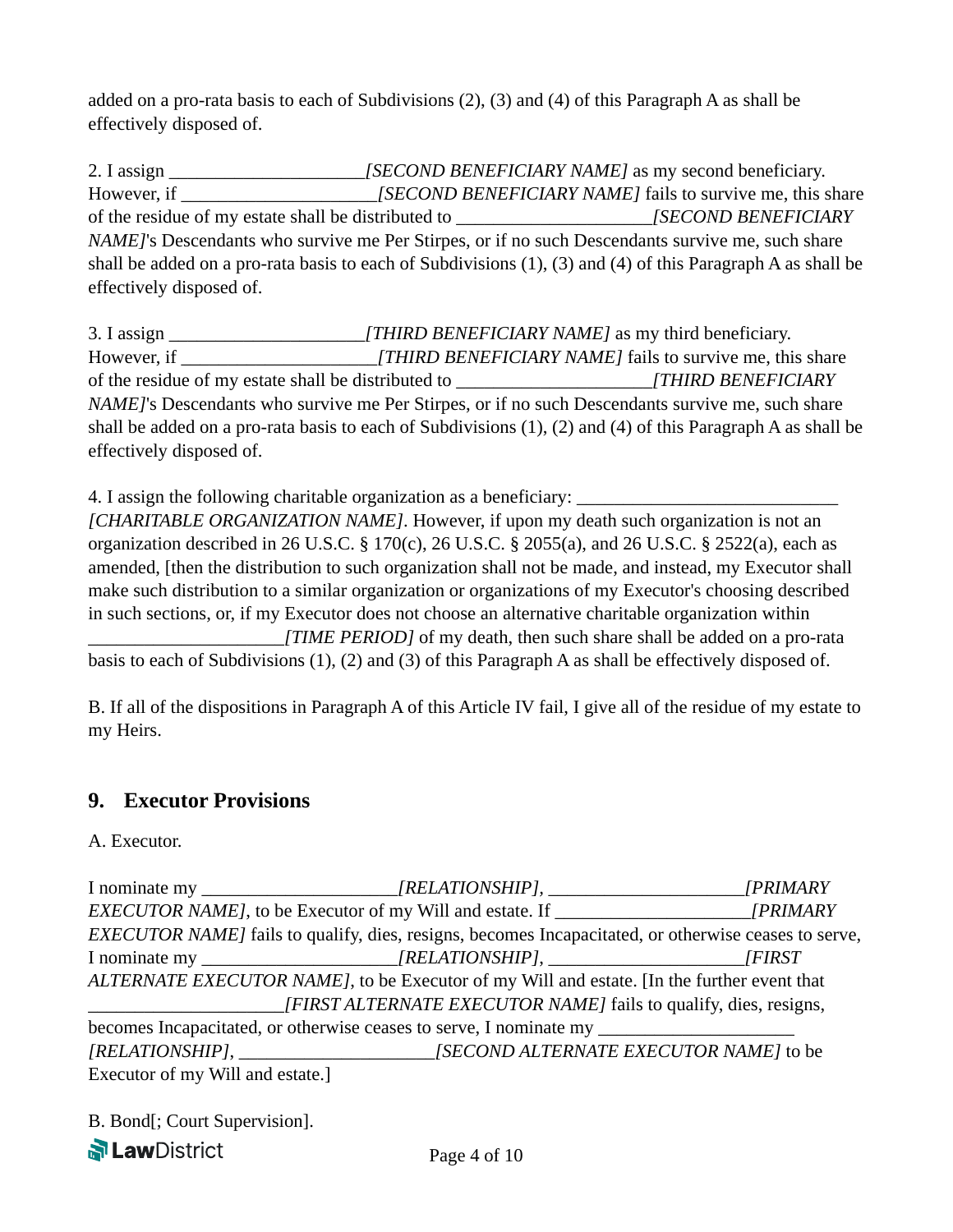No bond or other security shall be required of my Executor in any jurisdiction. [If permitted by the laws of the state in which my Will is probated, my Executor shall administer my estate without court supervision, and no action shall be required in any court in relation to the settlement of my estate other than the probating and recording of my Will.]

C. Expenses and Compensation.

Every Executor shall be reimbursed for the reasonable costs and expenses incurred in connection with such Executor's duties. Every Executor shall be entitled to fair and reasonable compensation for services rendered by such Executor in an amount not exceeding the customary and prevailing charges for services of a similar character at the time and place such services are performed.

Additionally, every Executor shall be entitled to additional fair and reasonable compensation for extraordinary services performed by such Executor in an amount equal to the prevailing charges for services of a similar character at the time and place such extraordinary services are performed.

D. Reliance on Legal Opinion.

In acting or declining to act, each Executor may rely upon a written opinion of a competent attorney licensed and in good standing in the jurisdiction where the subject matter of any opinion is sought, any facts stated in any instrument, furnished in writing and believed to be true, or any other evidence such Executor deems sufficient.

Each Executor shall be indemnified and further held harmless from liability for any action taken or for the failure to take any action if done in good faith and without gross negligence.

# **10. Executor Powers**

The Executor shall have and possess the following powers and authorities (each of which shall be exercisable in the discretion of such Executor) with respect to my estate, and the following provisions shall apply to my estate:

#### A. Retention of Property.

To retain, in the discretion of my Executor, and without liability for any depreciation or loss occasioned by such retention, any property which was owned by me at my death when my Executor determines that, because of the circumstances involved, my estate would be better served by not diversifying the investment in such property.

B. Dealing in Estate Assets.

To exchange, sell, convey, or lease for cash, property, or credit, or to partition, publicly or privately, at such prices, on such terms, times, and conditions and by instruments of such character and with such

**PLawDistrict**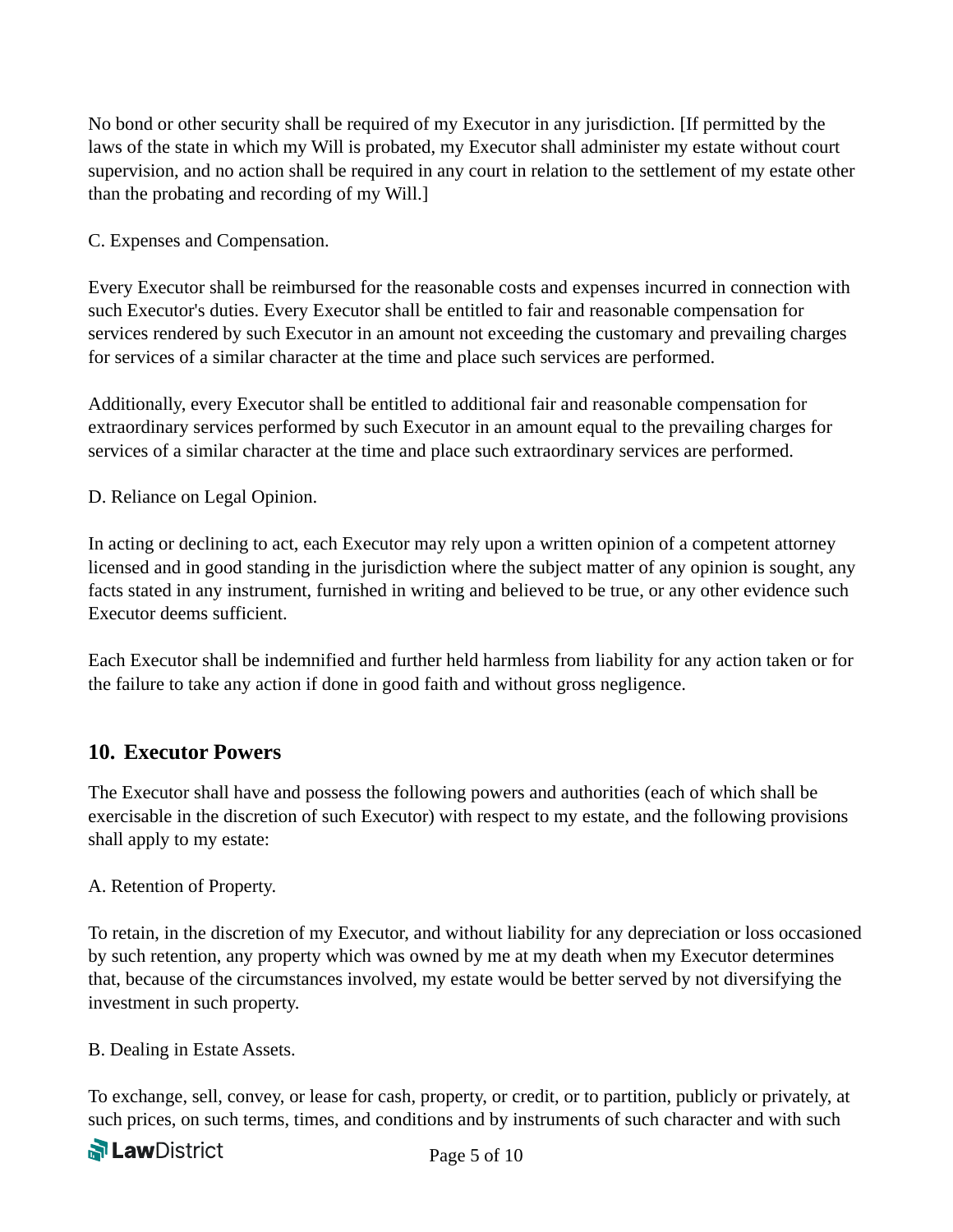covenants as my Executor deems proper, all or any part of the properties of my estate, including real property, and no vendee or lessee shall be required to look to the application made of any funds paid to my Executor.

#### C. Borrowing.

To borrow money from any source (including any Executor) and to mortgage, pledge, or in any other manner encumber all or any part of the properties of my estate as may be advisable in the judgment of my Executor for the advantageous administration of my estate.

D. Distributions to Minor or Incapacitated Beneficiaries.

To make, in the discretion of my Executor, any distribution required or permitted to be made to any beneficiary under this Will in any manner allowed by state law when such beneficiary is a minor or is Incapacitated.

### E. Distributions in Kind.

To make divisions, partitions, or distributions in money or in kind, or partly in each, whenever required or permitted to divide, partition, or distribute all or any part of my estate. In making any such divisions, partitions, or distributions, the judgment of my Executor in the selection and valuation of the assets to be so divided, partitioned, or distributed shall be binding and conclusive. My Executor shall not be liable for any differing tax consequences to the beneficiaries of my estate; and, further, my Executor shall be authorized to make distributions from my estate on a non-pro rata basis.

#### F. Investing.

To invest and reinvest the properties of my estate in any kind of property whatsoever, real or personal (including oil, gas, and other mineral leases, royalties, overriding royalties, and other interests), whether or not productive of income, and such investments and reinvestments may be made without regard to the proportion that such property or property of a similar character held may bear to my entire estate if my Executor determines that, because of the circumstances involved, my estate would be better served by not diversifying such investment or reinvestments.

#### G. Delegation and Agents.

To employ attorneys, accountants, investment managers, specialists, and such other agents as my Executor shall deem necessary or desirable; to have the authority to nominate an investment manager or managers to manage all or any part of the assets of my estate, and to delegate to said manager investment discretion and such nomination shall include the power to acquire and dispose of such assets; and to charge the compensation of such attorneys, accountants, investment advisors, investment managers, specialists, and other agents and any other expenses against my estate.

H. Payment of Debts.

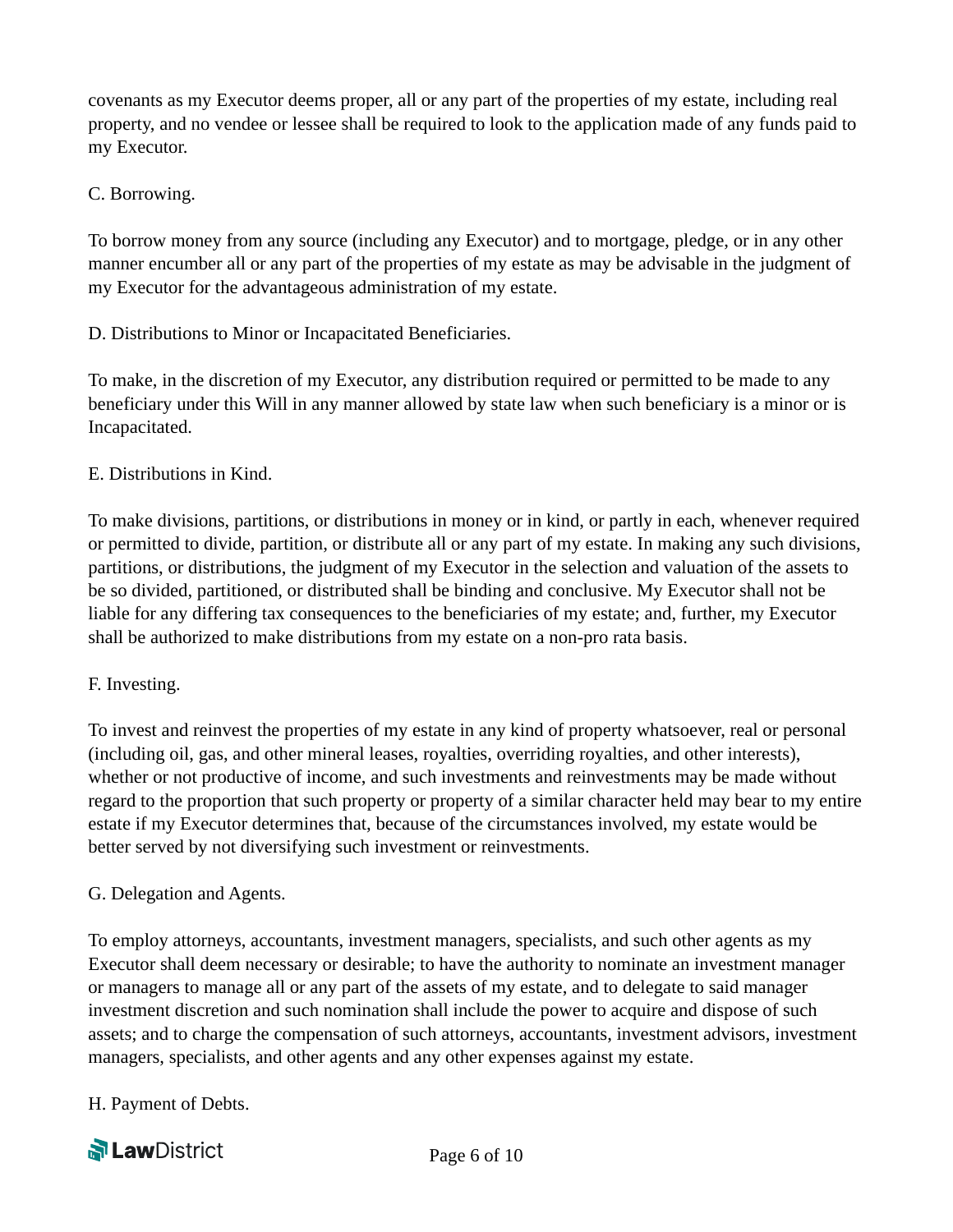To use the cash and any of the securities or other property owned by me to satisfy any loans or other debts for which my estate is liable or to continue all or any portion of such loans or debts.

I. Storing Personal Property.

To store personal property given to a person who is a minor or who is Incapacitated for later distribution to such person.

#### J. Closely Held Businesses.

To continue any business (whether a proprietorship, corporation, partnership, limited partnership, or other entity) which I own or in which I am financially interested at the time of my death for such time as my Executor deems it to be in the best interests of my estate; to employ in the conduct of any such business such properties of my estate as my Executor deems proper; to borrow money for use in any such business alone or with other persons financially interested in such business, and to secure such loan or loans by mortgage, pledge, or any other manner of encumbrance of not only my interest in such business, but also such other properties of my estate as my Executor deems proper; to organize, either alone or jointly with others, new corporations, partnerships, limited partnerships, or other entities; and generally to exercise with respect to the continuance, management, sale, or liquidation of any business which I own or in which I am financially interested at the time of my death or of any new business or business interest, all the powers I could have exercised during my lifetime.

#### K. Digital Assets.

To access, utilize, manage, close, control, cancel, deactivate, or delete any Digital Accounts and Digital Assets in which I had a right or interest at my death. This authorization is intended to be construed to be lawful consent under the Electronic Communications Privacy Act of 1986, as amended; the Computer Fraud and Abuse Act of 1986, as amended; and any other applicable federal or state data privacy law or criminal law. Digital Asset means an electronic record in which I had a right or interest at death and may include data, files, documents, audio, video, images, sounds, social media content, social networking content, apps, codes, credit card points, travel-related miles and points, computer source codes, computer programs, software, software licenses, databases, or the like, which are created, generated, or stored by electronic means.

The term Digital Asset and the rights regarding Digital Assets granted herein [specifically includes the content of electronic communications as defined in 18 U.S.C. § 2510(12) and] does not include an underlying asset or liability unless the asset or liability is itself an electronic record. For purposes of this definition, "electronic" means relating to technology having electrical, digital, magnetic, wireless, optical, electromagnetic, or similar capabilities, and "record" means information that is inscribed on a tangible medium or that is stored in an electronic or other medium and is retrievable in perceivable form.

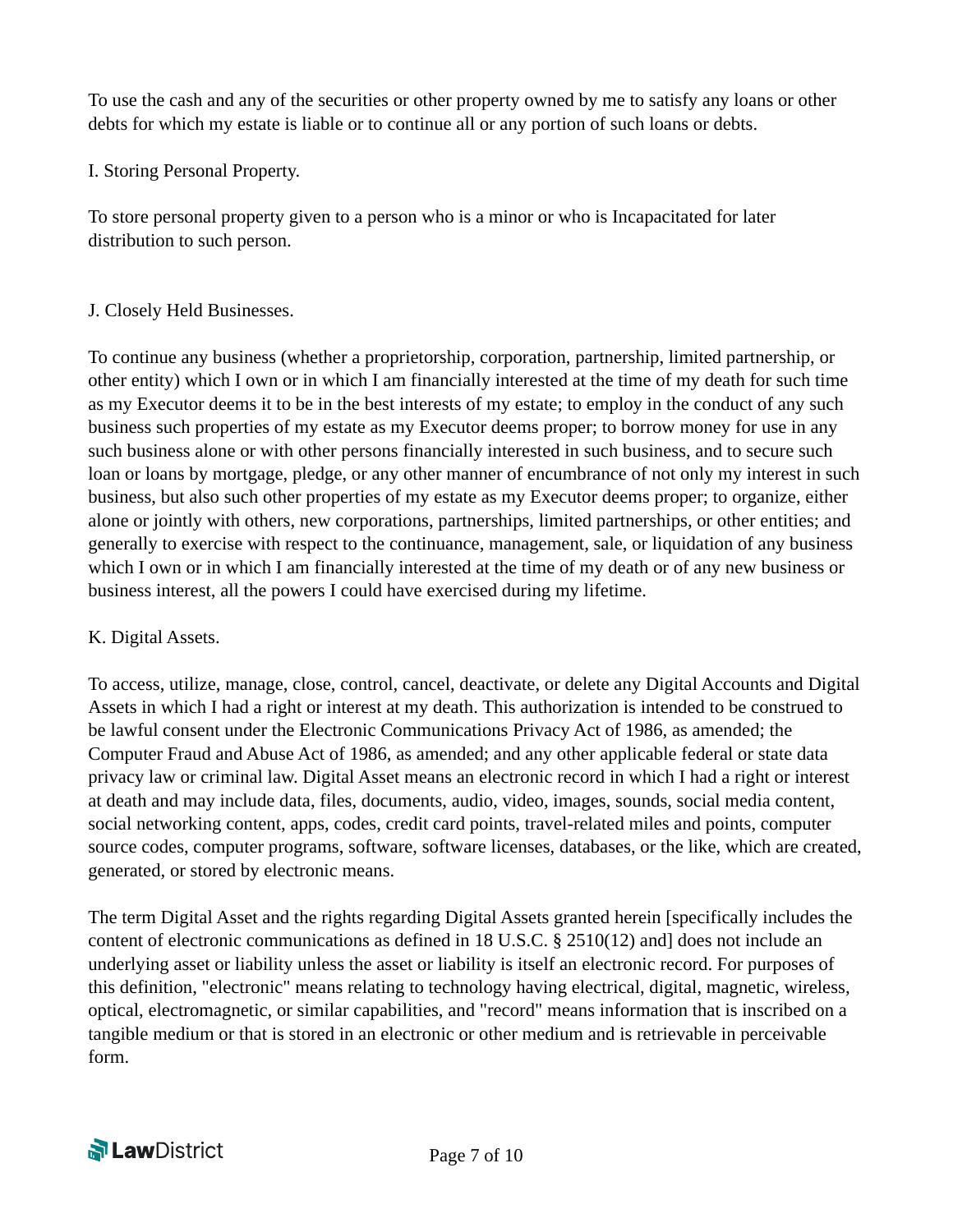The term Digital Account means an arrangement under a terms-of-serve agreement in which a custodian either carries, maintains, processes, receives, or stores a Digital Asset, or provides goods or services for me.

L. Other Acts.

To perform other acts necessary or appropriate for the proper administration of my estate, execute and deliver necessary instruments and give full receipts and discharges.

\_\_\_\_\_\_\_\_\_\_\_\_\_\_\_\_\_\_\_\_\_\_\_\_\_\_\_\_\_\_\_\_\_\_\_\_\_\_\_\_\_\_\_\_\_\_\_\_\_\_\_\_\_\_\_\_\_\_\_\_\_\_\_\_\_\_\_\_\_\_\_\_\_\_\_\_\_\_\_\_\_\_\_ \_\_\_\_\_\_\_\_\_\_\_\_\_\_\_\_\_\_\_\_\_\_\_\_\_\_\_\_\_\_\_\_\_\_\_\_\_\_\_\_\_\_\_\_\_\_\_\_\_\_\_\_\_\_\_\_\_\_\_\_\_\_\_\_\_\_\_\_\_\_\_\_\_\_\_\_\_\_\_\_\_\_\_ \_\_\_\_\_\_\_\_\_\_\_\_\_\_\_\_\_\_\_\_\_\_\_\_\_\_\_\_\_\_\_\_\_\_\_\_\_\_\_\_\_\_\_\_\_\_\_\_\_\_\_\_\_\_\_\_\_\_\_\_\_\_\_\_\_\_\_\_\_\_\_\_\_\_\_\_\_\_\_\_\_\_\_ \_\_\_\_\_\_\_\_\_\_\_\_\_\_\_\_\_\_\_\_\_\_\_\_\_\_\_\_\_\_\_\_\_\_\_\_\_\_\_\_\_\_\_\_\_\_\_\_\_\_\_\_\_\_\_\_\_\_\_\_\_\_\_\_\_\_\_\_\_\_\_\_\_\_\_\_\_\_\_\_\_\_\_ \_\_\_\_\_\_\_\_\_\_\_\_\_\_\_\_\_\_\_\_\_\_\_\_\_\_\_\_\_\_\_\_\_\_\_\_\_\_\_\_\_\_\_\_\_\_\_\_\_\_\_\_\_\_\_\_\_\_\_\_\_\_\_\_\_\_\_\_\_\_\_\_\_\_\_\_\_\_\_\_\_\_\_ \_\_\_\_\_\_\_\_\_\_\_\_\_\_\_\_\_\_\_\_\_\_\_\_\_\_\_\_\_\_\_\_\_\_\_\_\_\_\_\_\_\_\_\_\_\_\_\_\_\_\_\_\_\_\_\_\_\_\_\_\_\_\_\_\_\_\_\_\_\_\_\_\_\_\_\_\_\_\_\_\_\_\_ \_\_\_\_\_\_\_\_\_\_\_\_\_\_\_\_\_\_\_\_\_\_\_\_\_\_\_\_\_\_\_\_\_\_\_\_\_\_\_\_\_\_\_\_\_\_\_\_\_\_\_\_\_\_\_\_\_\_\_\_\_\_\_\_\_\_\_\_\_\_\_\_\_\_\_\_\_\_\_\_\_\_.

# **11. Special Directives:**

# **12. Severability**

If any portion of this Will shall be held to be invalid or unenforceable for any reason, the remaining provisions shall continue to be valid and enforceable. If a court finds that any provision of this Will is invalid or unenforceable, but that by limiting such provision it would become valid and enforceable, then such provision shall be deemed to be written, construed, and enforced as so limited.

# **13. Governing Law**

This Will shall be governed, construed, and interpreted by the Laws of the State of \_\_\_\_\_\_\_\_\_\_\_\_\_\_\_\_\_\_\_\_\_*[STATE]*.

# **14. Will Formalities**

**IN WITNESS WHEREOF**, I have signed this Will consisting of *\_\_\_\_\_\_\_\_\_\_\_\_\_\_\_\_\_\_\_\_\_[NUMBER]* pages, this page included, on the \_\_\_\_\_\_\_\_\_\_\_\_\_\_\_\_\_\_\_\_\_*[DATE]* day of \_\_\_\_\_\_\_\_\_\_\_\_\_\_\_\_\_\_\_\_\_*[MONTH]*, \_\_\_\_\_\_\_\_\_\_\_\_\_\_\_\_\_\_\_\_\_*[YEAR]*.

*[TESTATOR NAME]*, Testator

\_\_\_\_\_\_\_\_\_\_\_\_\_\_\_\_\_\_\_\_\_\_\_\_\_\_\_\_\_\_

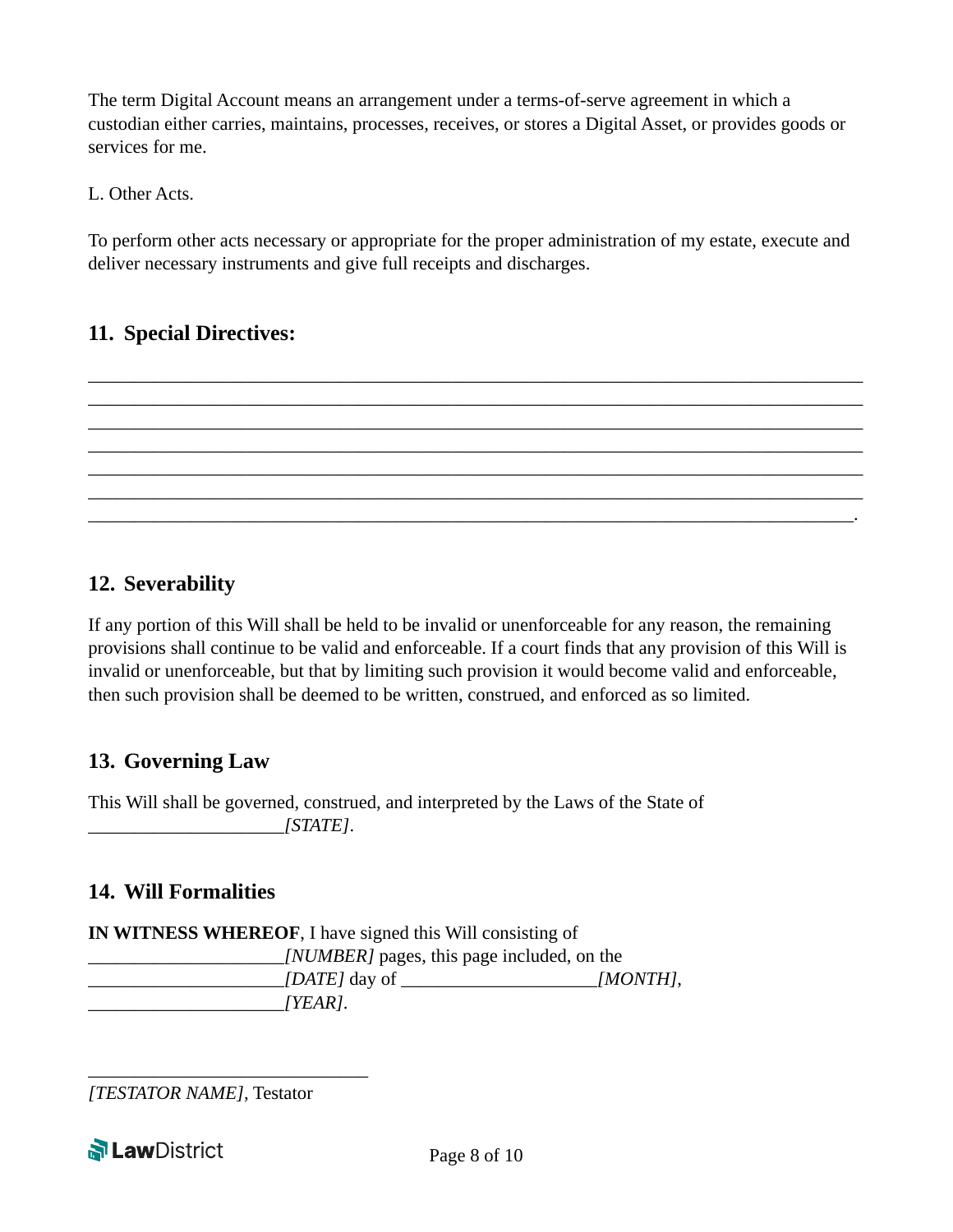The foregoing instrument was signed by the Testator in our presence and declared by the Testator to be the Testator's Will, and we, the undersigned witnesses, sign our names hereunto as witnesses at the request and in the presence of the Testator, and in the presence of each other, on the

\_\_\_\_\_\_\_\_\_\_\_\_\_\_\_\_\_\_\_\_\_*[DATE]* day of \_\_\_\_\_\_\_\_\_\_\_\_\_\_\_\_\_\_\_\_\_*[MONTH]*, \_\_\_\_\_\_\_\_\_\_\_\_\_\_\_\_\_\_\_\_\_*[YEAR]*.

*[FIRST WITNESS NAME] [FIRST WITNESS ADDRESS]* 

\_\_\_\_\_\_\_\_\_\_\_\_\_\_\_\_\_\_\_\_\_\_\_\_\_\_\_\_\_\_

*[SECOND WITNESS NAME] [SECOND WITNESS ADDRESS]* 

\_\_\_\_\_\_\_\_\_\_\_\_\_\_\_\_\_\_\_\_\_\_\_\_\_\_\_\_\_\_